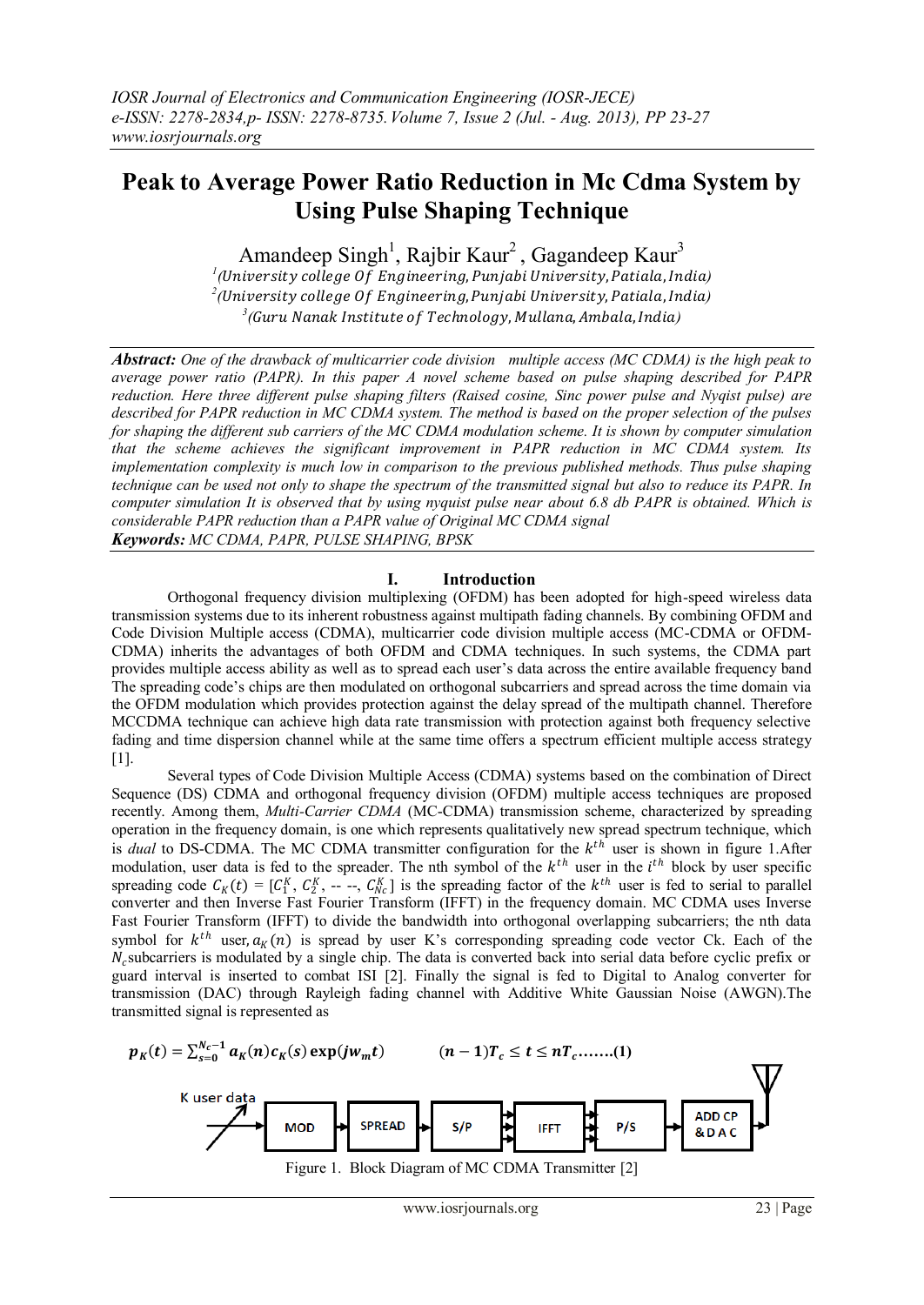MC CDMA is a very attractive technique for high speed data transmission over multipath fading channels. The PAPR problem is one of the most important issues for developing multicarrier transmission systems. MC CDMA is widely used in broadband networks such as Long Term Evaluation (LTE) and broadband communication networks. However, MC CDMA systems have the inherent problem of a high PAPR, which causes poor power efficiency or serious performance degradation in the transmitted signal. This brings disadvantages like complexity of ADC and DAC, reduced power efficiency, and high Bit Error Rate (BER), consumption of more power. High power amplifiers are required which results in increased cost component. Thus, if we reduce PAPR, we shall obtain reduced complexity of Analog to Digital Converter (ADC) and Digital to Analog Converters (DAC), improved signal to noise ratio and Bit Error Rate (BER) [2].

## **II. Related work**

To reduce the PAPR, many techniques are proposed. The first one is the signal distortion technique, which introduces distortion to signals and causes degradation in the performance including clipping, windowing, peak cancelling or companding. In companding technique, compression in transmitter and expanding in receiver has been proposed by Wang et al. Clipping is simple and effective and causes In-Band-distortion and increased BER. The companding transforms' performance is better and reduces distortion than to that of the clipping. Another proposal by Yuan Jiang is an algorithm that uses the special airy function and is able to provide an improved Bit Error Rate (BER) and minimized Out of Band Interference (OBI) in order to reduce PAPR effectively [2]. In 1997 author Branislav M. Popovic gives technique for the selection of spreading sequences for the Multi- Carrier CDMA (MC-CDMA) systems with spectrum spreading in the frequency domain. Author have shown that the time domain cross correlation function between the spreading sequences is not a proper interference measure for the asynchronous MC CDMA users. Therefore the spectral correlation function *is*  introduced and, together with the peak-to average power ratio and the dynamic range of the corresponding multicarrier waveforms, is used for the evaluation of MC CDMA sequences. Some well-known classes of sequences, such as Walsh and Gold sequences, as well as Orthogonal Gold and Zadoff-Chu sequences, are evaluated with respect to the aforementioned basic criteria. It is also shown that the multicarrier spread spectrum waveforms based on the (multilevel) Huffman sequences have the lower PAPR than a single sine wave. In the literature, there is a big number of researchers that worked on this problem of PAPR reduction but most of their techniques are categorized as modifying the output signal's amplitude such as clipping and filtering modifying the data's phases/amplitudes and multiple signal representation such as the partial transmit sequence (PTS) and the selective mapping (SLM) and other categories such as the coding [3]. In 2006 scientists Zbynek Fedra and Vladimir Sebesta proposed new PAPR reduction method in MC CDMA system. they introduces spreading sequences among subcarriers. This is used for chip position formatting to PAPR minimization. The optimizations methods are used to get best chip interleaving sequence (namely Genetic Algorithm (GA) and Ant Colony Optimization (ACO)) [5]. In 2007 than other scientists Jizeng Wang, Jingyu Luo and Yanlong Zhang tried to reduce PAPR by a new phase sequence for SLM in MC CDMA system. A new Pseudo Random Interferometry code is proposed as the phase sequence for SLM to reduce PAPR of MCCDMA. the proposed sequence is more effective for PAPR reduction in MC-CDMA system compared with Walsh-Hadamard sequence and Golay sequence [6]. In 2008 scientists Aihua Wang ; Jianping An ; Zhongxia, proposed a method based on immune colonal selection algorithm and hop field neural network. They have shown hybrid solution which adopts both the concept of ICSA and HNN that shows a considerable improvement in PAPR reduction [7]. In 2009 authors Hossein Rahmani and Naaser neda gives a technique based on modified phase approach for reduction of PAPR in MC CDMA system. they consider fading channel as well as the nonlinearity of transmitter's amplifier to show how the control of the PAPR in different approaches can actually affect on the overall quality of the received signal. They have proposed a new method of PAPR reduction in MC CDMA system which is based on phase perturbation after spreading process [8]. In 2010 scientists R.Manjith, S.C.Ramesh, and M.Mohamed Ismail Majeed have described Non linear compandig techniques for PAPR reduction in OFDM and MC CDMA systems. Nonlinear companding technique adjust both large and small signals and can keep the average power at the same level. In addition, the schemes based on nonlinear companding techniques have low implementation complexity and no constraint on modulation format and subcarrier size [9]. In 2011 the scientists Montadar Abas Taher, JS Mandeep, Mahamod Ismail, Hussain Falih Mahdi, Have proposed a novel algorithm to enhance the PAPR of MC CDMA system. The algorithm called Half Length Phase Updating ' (HLPU), it is called half because the phase updating will be applied to only half of the IFFT length  $(N / 2)$ . The HLPU will be predefined even one bit of side information from the transmitter to the receiver. This additional block in the system will be inserted before the Inverse Fast Fourier Transform (IFFT) of the Multicarrier Code Division Multiple Access (MC CDMA) system. The simulation results proved that there is 94.2% reduction in the system complexity and a reduction in the PAPR of around 2 dB has been obtained [10]. In 2012 authors M. F. Ghanim and M. F. L. Abdullah gives a PAPR reduction method using single carrier FDMA. They presents a novel MCCDMA which has low peak to average power ratio (PAPR).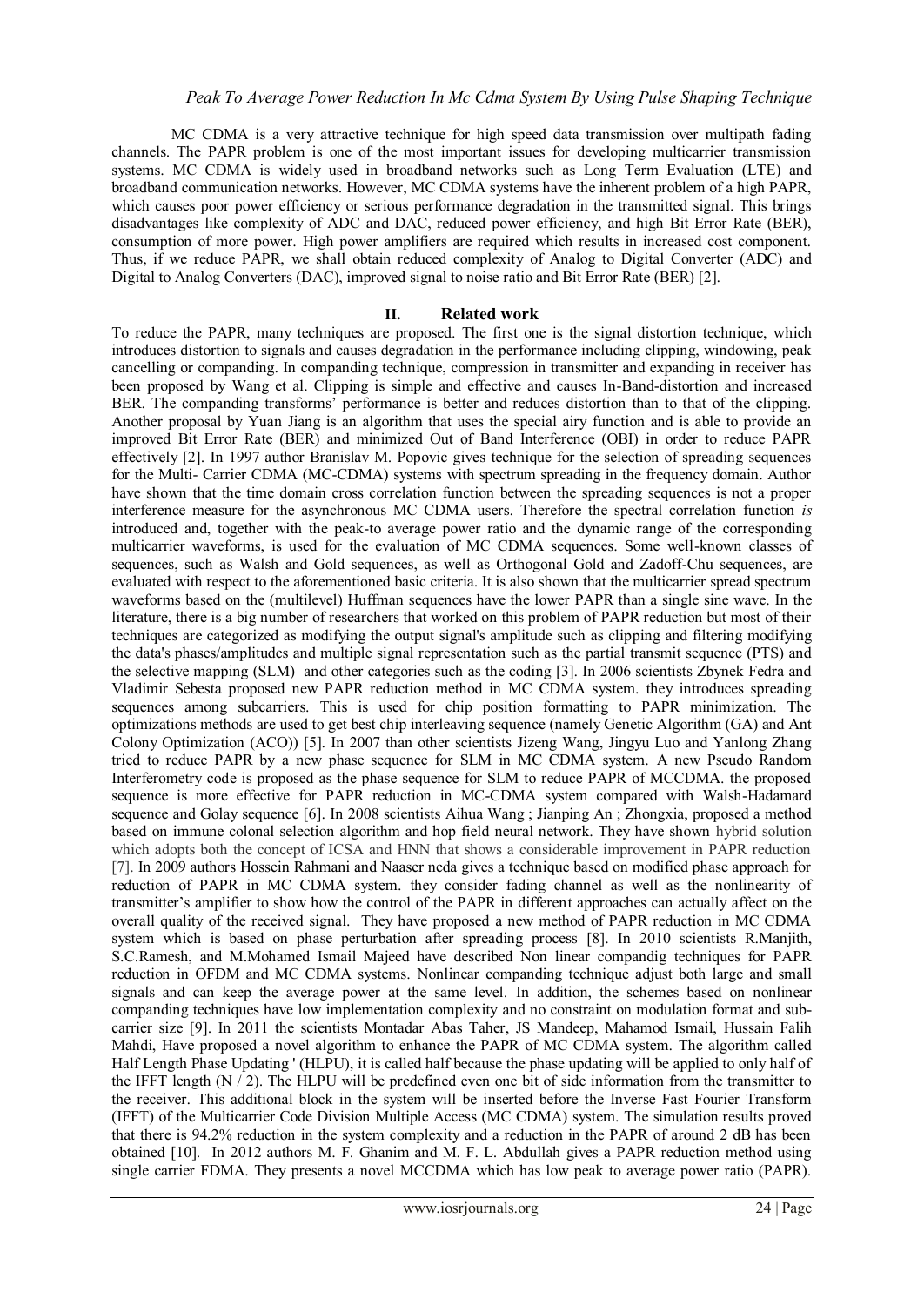The system is designed by combining MC-CDMA with the Single carrier-frequency division multiple access (SC-FDMA) because the later has low PAPR [11]. The very easy and good PAPR performance can be achieved using the amplitude clipping and filtering technique but it is reduces the performance of the BER considerably. The complexity of the PTS makes it not useful in multicarrier systems while the SLM is less complex than the PTS with the same performance of the PAPR and same amount of side information as in the PTS. Another technique is the phase/amplitude weighting. This technique can be considered as a type of the SLM method but it does weighting for the amplitude and or the phase or only the amplitude and or the phase. In this method, still we need to send some side information to the receiver. In the current paper, we have modified the method of but not all its suggested method [3]. It used the weighting as well as the SLM. We will not use the SLM here, but only the weighting process without side information as in with good PAPR performance as compared to the SLM technique.

### **III. Papr**

An important parameter that the designer should consider it when designs any multicarrier system, is the PAPR. This can be defined as the maximum peak of the output signal to the

Average power as follows,

$$
PAPR = \frac{max|s(t)|^2}{E\{|s(t)|\}} \qquad [3]
$$

Where  $E\{\cdot\}$  denotes the expectation. To get an accurate measure for the PAPR, the signal will be oversampled by a factor of 4. By this up sampling factor, all the PAPR will be taken. Good way to measure the PAPR is by using its complementary cumulative distribution function (CCDF). The CCDF can be defined as,

## $CCDF(PAPR) = Pr(PAPR > PAPR_0)$ .........(2)

### **IV. The methodology for Papr Reduction**

In this paper a novel technique based on pulse shaping is described to reduce the PAPR with low complexity. It has been shown in literature that PAPR of OFDM can be reduced if the subcarrier waveforms have different shapes [4]. We described that with proper selection of all types pulses to shape the subcarrier waveforms can achieve significant improvement in PAPR reduction. The PAPR performance can be improved by using Nyquist pulse. By making cross correlation close to 1 a multicarrier signal with very low PAPR can be obtained. The cross correlation function is a function of signal modulated symbol and subcarrier waveforms

Note that the cross-correlation function depends on the different time waveforms of the different carriers. Thus a proper selection of the subcarrier time waveforms will increase the cross-correlation function and reduce the PAPR. A set of broadband pulse waveforms that reduces the PAPR was described in literature. They are cyclic shifts of a broadband main shaping pulse. In fact, by observing the properties of Nyquist pulses, we can conclude that all sets which are cyclic shifts of Nyquist pulses whose spectrum is within the OFDM bandwidth can reduce the PAPR. We define the following set of Nyquist pulses:

$$
S_n(t) = 0, \quad \left| t - \frac{T}{2} \right| > \frac{T}{2} (n = 0, 1 \dots \dots \dots N - 1) \dots \dots (3)
$$
\n
$$
S_m(t) = e^{j2\pi m \frac{t}{T}} = S_i (t - \delta_{m-i}) e^{j2\pi \frac{t}{T} (t - \delta_{m-i})} \dots \dots \dots (4)
$$
\nWhere  $\delta_{m-i} [ (m - i) \text{ mod } N ] T_s$ . Then PAPR becomes

 $PAPR=\frac{1}{N}$  $\frac{1}{N}$ max<sub>0≤t≤T</sub> $(\sum_{m=0}^{N-1} |S_m(t)|)^2 \leq \frac{1}{N}$  ≤≤ − = **= ………………………(5)** It is concluded that shaping the different subcarrier using the set of Nyquist pulses shape will not increase the peak amplitude of the transmitted signal. The reason is that the peak amplitude of the different waveforms shaped by Nyquist pulse set formed according to equation (5) will not occur at the same time which is also the ISI free property of Nyquist pulse. Note that the highest PAPR is obtained when the sinc power pulse is used. In the following, different pulses are introduced for PAPR reduction.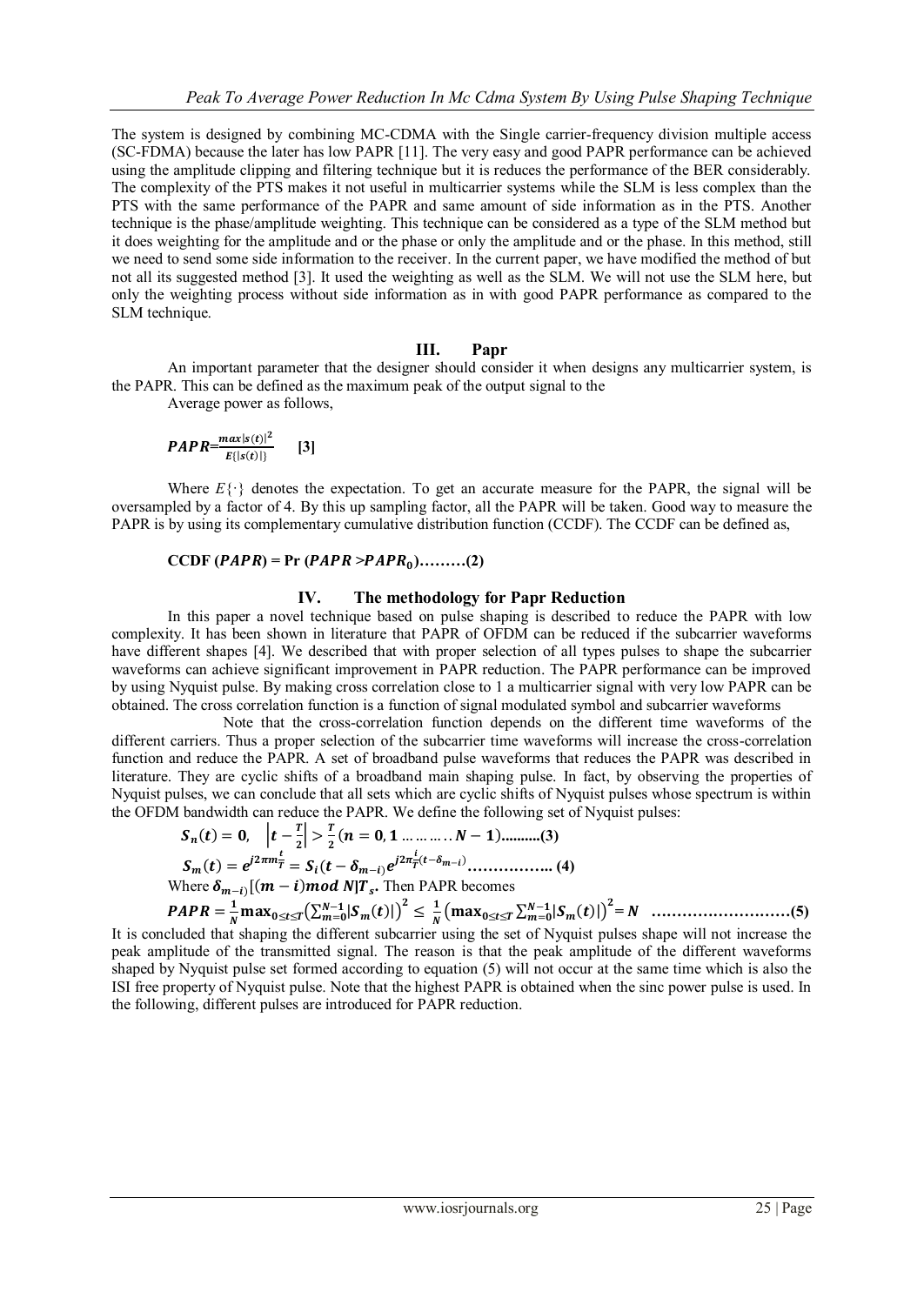

Fig.2,3,4 illustrates the power spectral density curves of modulated MC CDMA signal. Frequency response curves comparison of MC CDMA signal have shown above.

## **V. Simulation Results**

In simulations we have used three different pulse shaping filters (Raised cosine, Sinc power pulse and nyquist pulse filter) and found Nyquist pulse shaping filter is better than other filters for PAPR reduction in MC CDMA system. Fig 5 illustrates the cumulative distributions function (CCDF) of PAPR of the MC CDMA signals for different pulses. It is observed that our technique provides considerable gain in PAPR reduction as compared to